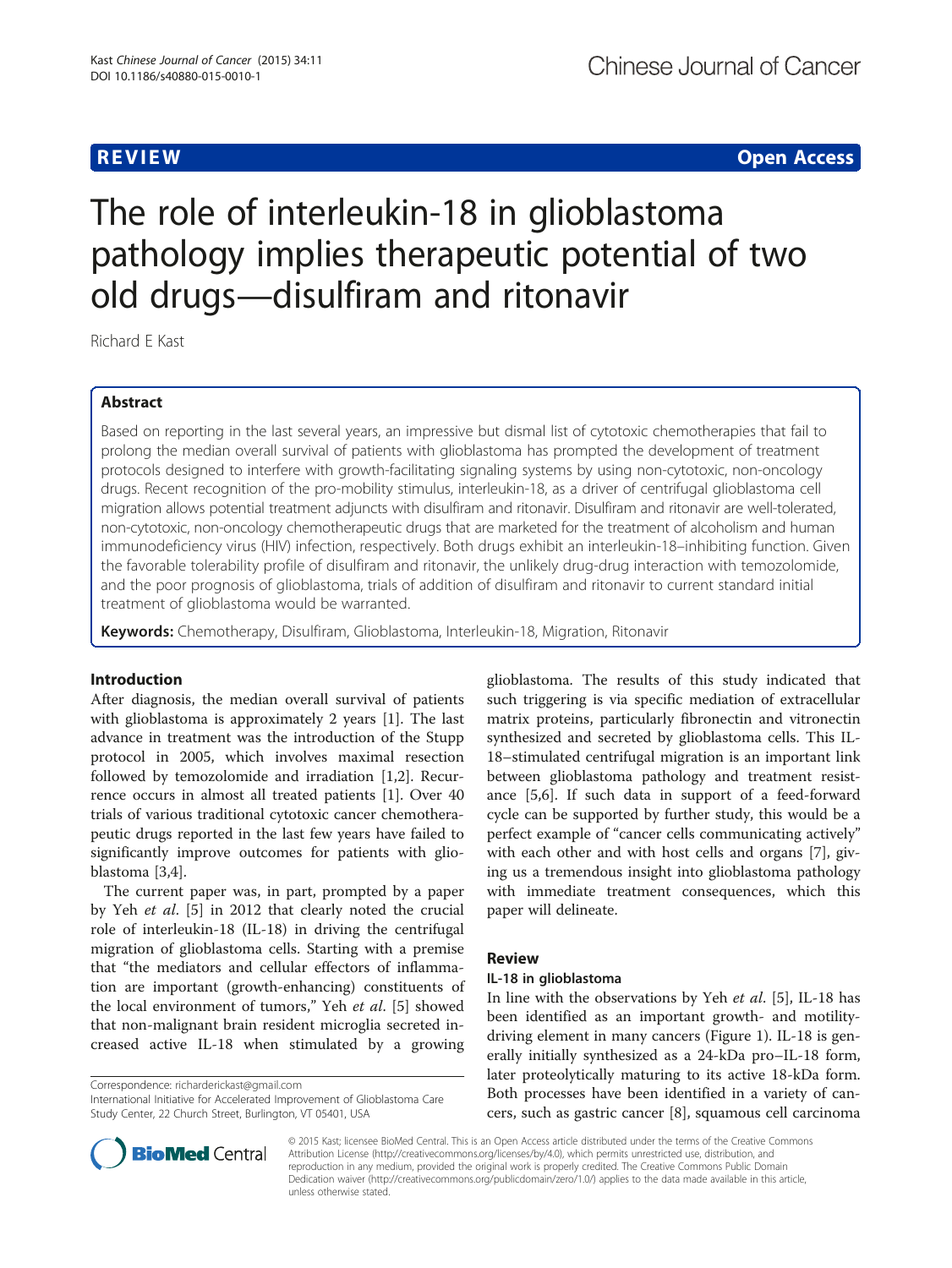<span id="page-1-0"></span>

[[9,10\]](#page-3-0), pancreatic cancer [[11\]](#page-3-0), epithelial ovarian cancer [[12](#page-3-0)], both primary and bone metastatic non–small cell lung cancer [\[13](#page-3-0)], prostate cancer [\[14\]](#page-3-0), small cell lung cancer [[15\]](#page-3-0), hepatocellular carcinoma [\[16](#page-3-0)], metastatic melanoma [[17](#page-3-0)], and other human cancers.

Mammalian brain astrocytes and microglia express both IL-18 and IL-18 receptors [\[18](#page-3-0)-[22\]](#page-3-0), forming an integral part of both normal glia-neuron dialogue and brain tissue response to injury. Normal brain resident microglia increase the synthesis of IL-18 under conditions of infection, hypoxic-ischemic, and traumatic brain injuries, for example [\[23,24](#page-3-0)]. IL-18 is an important link in the development of both normal protective and pathological inflammation [\[25,26](#page-3-0)], among many other pathways, by promotion of interferon gamma synthesis and furthering Th1 helper T-cell development [[27\]](#page-3-0). IL-18 is a core mediator of angiogenesis and inflammation in rheumatoid arthritis pannus formation [\[28\]](#page-3-0).

Proteolytic maturation is mediated by IL-1beta–converting enzyme (ICE), synonymous with caspase-1. Caspase-1 is a 60-kDa multimeric protease composed of two 20-kDa and two 10-kDa subunits. Caspase-1 itself is translated initially into a 45-kDa pro-caspase-1, appearing on the outer cell membrane [[29,30](#page-3-0)].

#### IL-18 and cellular migration

Triggering migration is among the more prominent effects of exposing cells to IL-18. The migratory capacity of

normal cardiac fibroblasts [\[31,32](#page-3-0)], normal macrophages [[33\]](#page-3-0), vessel wall transmigrating neutrophils [[34\]](#page-3-0), and coronary artery smooth muscle cells [\[35](#page-3-0)] increases in response to IL-18 exposure. Migration rate of normal human skin melanocytes increases after IL-18 exposure [[36\]](#page-3-0), as does that of dermal Langerhans cells [[37](#page-3-0)] and murine melanoma cells [[38,39\]](#page-3-0).

IL-18–mediated increase in centrifugal migration was observed in gastric cancer cells [\[8,40\]](#page-3-0) similar to what Yeh et al. [\[5](#page-3-0)] found in glioblastoma. Increased circulating IL-18 was observed in patients with gastric cancer [[41](#page-3-0)], head and neck squamous cell carcinoma [[10](#page-3-0)], esophageal cancer [[41\]](#page-3-0), epithelial ovarian cancer [\[42\]](#page-3-0), and non–small cell lung cancer [\[15,43\]](#page-3-0) where higher levels of IL-18 were associated with poorer overall survival [\[13](#page-3-0)], in patients with breast cancer [\[44](#page-3-0)] where levels of IL-18 in metastatic disease were also higher than those in non-metastatic disease [[45](#page-4-0)], and in patients with prostate cancer [[14](#page-3-0)], small cell lung cancer [\[15\]](#page-3-0), and pancreatic cancer where higher levels of IL-18 predicted poorer overall survival [\[46](#page-4-0)]. The common theme in these studies is that IL-18 increases most with metastatic disease. These findings, combined with IL-18–stimulated centrifugal migration in gastric cancer cells [[8,40](#page-3-0)] and glioblastoma cells [\[5](#page-3-0)], point to IL-18 as a general mobility-enhancing signaling molecule for cancers.

A dramatic and instructive finding in this regard was reported by Jiang et al. [[47](#page-4-0)] in 2003. In studying two subclones of the same human lung cancer cell line, one highly metastatic and the other poorly so, the authors concluded that robust IL-18 synthesis by the metastatic subclone was the determining factor in the different subclones' behaviors, namely higher motility and metastatic competence in the higher IL-18–producing subclone.

#### Disulfiram and ritonavir

Disulfiram is a 297-Da aldehyde dehydrogenase inhibitor used clinically since the 1950s to treat alcoholism, and it is still widely used worldwide [\[48](#page-4-0)]. Ritonavir is a 721-Da antiviral drug, one of the first-generation protease inhibitors marketed in the 1980s to treat human immunodeficiency virus (HIV) infection [\[49\]](#page-4-0).

Disulfiram and ritonavir form 2 of the 9-drug regimen to augment temozolomide in the coordinated undermining of survival paths 9 (CUSP9\*) treatment protocol for recurrent glioblastoma. The rationale for these drugs was provided in the CUSP9 and CUSP9\* papers [\[3,4](#page-3-0)], but it did not include considerations of the effects of disulfiram or ritonavir on IL-18. Detailed pharmacologic analysis in the CUSP9 papers indicated the unlikelihood of drug-drug interaction between either disulfiram or ritonavir or both and temozolomide [[3](#page-3-0),[4](#page-3-0)]. What not discussed in these papers but reviewed here are additional data indicating that disulfiram and ritonavir can limit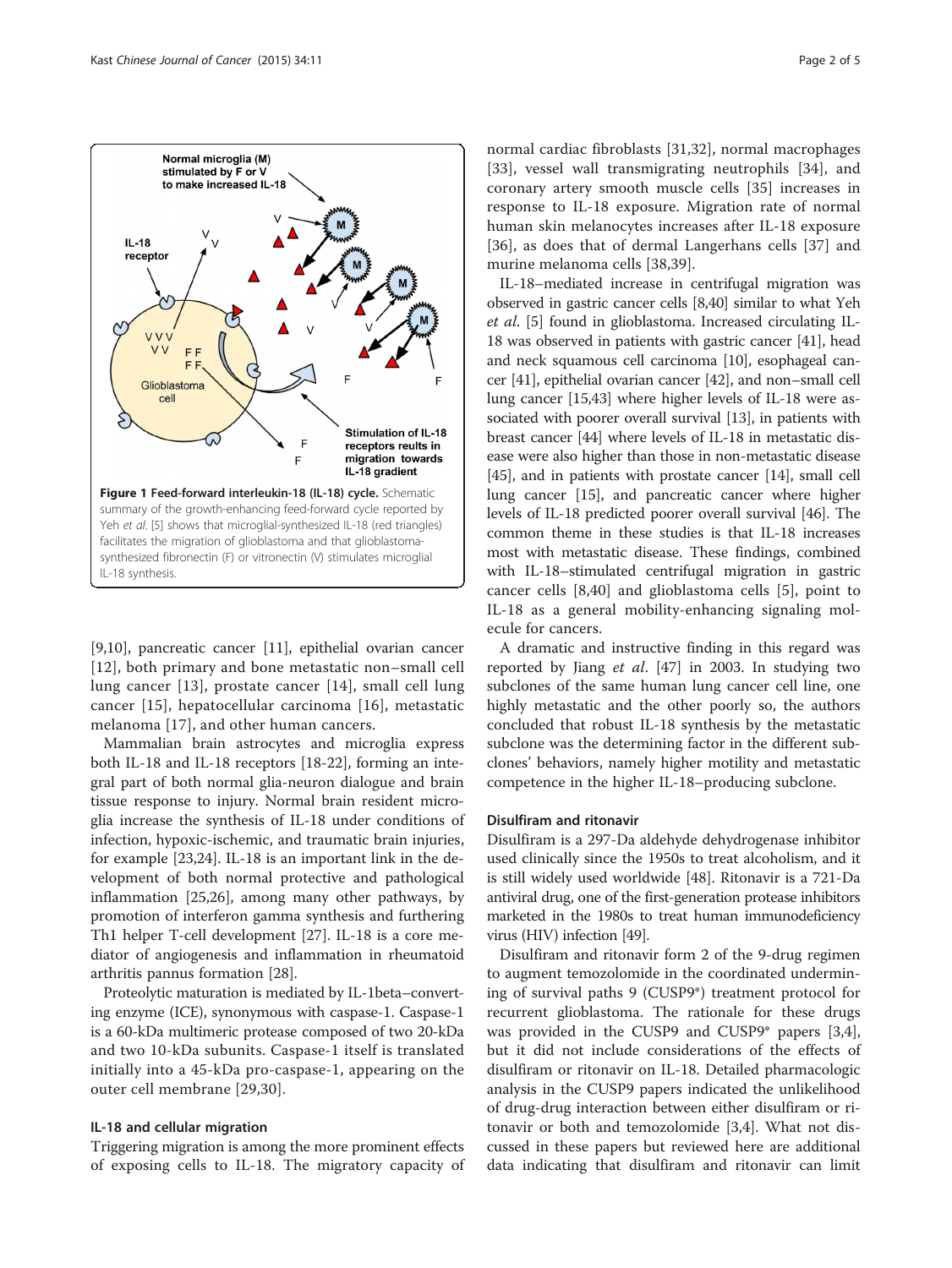the maturation of pro–IL-18 and therefore be useful during primary Stupp protocol treatment.

The data showing the function of IL-18 in inhibiting the actions of disulfiram and ritonavir were previously reviewed in connection with their potential to mitigate inflammation associated with acute pancreatitis [\[50](#page-4-0)] or central nervous system (CNS) inflammation after blast exposure [\[51](#page-4-0)]. A study reported in 1997 showed potent caspase-1 inhibition by disulfiram [[52\]](#page-4-0), which would block pro–IL-18 maturation. Ritonavir decreases caspase-1 expression [\[53-55\]](#page-4-0).

We have convincing evidence that both ritonavir and disulfiram or their active metabolites penetrate the blood– brain barrier effectively in sufficient concentrations [\[56-60](#page-4-0)]. The most common clinical use of disulfiram is to inhibit aldehyde dehydrogenase during the treatment of alcoholism [\[48\]](#page-4-0). A secondary use of disulfiram is to inhibit brain dopamine beta-hydroxylase during the treatment of certain addictions [[56,57](#page-4-0)], thus indicating sufficient blood– brain penetration. The levels of ritonavir in the brain tissues and cerebrospinal fluid (CSF) tend to be low [[58](#page-4-0)] when given orally, but can easily be increased from 2.4 to 6.6 ng/mL CSF with oral co-administration of ketoconazole [\[59\]](#page-4-0). We believe that these levels are sufficient based on in vitro studies and observations of CSF clearance of HIV with oral ritonavir [[60](#page-4-0)].

#### Additional IL-18 considerations

Exogenous IL-18 is being investigated in several active research programs for its ability to stimulate immune responses to glioma cells [\[61](#page-4-0)-[63\]](#page-4-0). Data indicating that IL-18 can enhance an anti-tumor immune response as well as being a trophic factor for many cancers were reviewed in 2007 by Park et al. [[64\]](#page-4-0). Which factors predominate during human cancer progression remains unclear today. Given 1) the findings of Yeh *et al.* [\[5](#page-3-0)], which are concordant with a wealth of data on the active role of IL-18 in the dissemination of other cancers, and 2) the widely dispersed microsatellites within the brain tissues that go on to be fatal in glioblastoma, the safest supposition for now is that the net effect of IL-18 in glioblastoma is negative.

Thus, there is potential for the suggested combination of disulfiram and ritonavir to reduce an immune response to glioblastoma cells, but if the preponderant effect of IL-18 is to stimulate centrifugal migration, the net effect may well be clinically beneficial. Given the theoretical immunostimulatory aspect of IL-18 function, the paradox of finding increased circulating IL-18 as a negative prognostic portent has been discussed without resolution in the context of both pancreatic cancer [[65](#page-4-0)] and breast cancer [\[66\]](#page-4-0).

The 9-drug regimen CUSP9\* designed for recurrent glioblastoma after Stupp protocol treatment [\[3](#page-3-0)] already includes both disulfiram and ritonavir for reasons that do not include IL-18 inhibition. Given the likely centrifugal migration driven by IL-18 and unlikely additional adverse effect burden of adding concurrent disulfiram and ritonavir, we have the potential to improve initial treatment with the Stupp protocol [[1,2\]](#page-3-0), temozolomide,

and irradiation after maximal surgical resection.

In vitro irradiation of microglia increases their IL-18 synthesis [[67\]](#page-4-0). In vivo brain irradiation up-regulates microglial IL-18 synthesis in situ and increases the number of IL-18–producing microglia [[68\]](#page-4-0). Of particular note, irradiation-induced increased microglial IL-18 is not transient and may indeed be permanent [[68](#page-4-0)]. Indeed, low-dose, whole body irradiation dose proportionately increases circulating IL-18 in mice, pigs, and non-human primates [\[69](#page-4-0)]. Thus, as part of the standard Stupp protocol for initial treatment of glioblastoma, in addition to killing much of the primary tumor mass and consequently somewhat lengthening overall survival, irradiation can be expected to stimulate IL-18–driven centrifugal migration of the few surviving glioblastoma cells. Stimulating the centrifugal migration of glioblastoma cells leads to their wide dissemination and sets up conditions for later fatal recurrence, the classic double-edged sword. Disulfiram and ritonavir may have potential to overcome the pathophysiology of glioblastoma and improve the results of the Stupp protocol as currently constituted.

#### Conclusions

We have demonstrated how a feed-forward, IL-18–based, growth-enhancing system forms an element of glioblastoma pathophysiology whereby glioblastoma cells secrete extracellular matrix proteins, such as fibronectin and vitronectin, and these proteins then stimulate surrounding normal brain microglia to secrete increased IL-18 [[5\]](#page-3-0). The accumulation of IL-18 stimulates centrifugal glioblastoma cell migration and then stimulates a new set of microglia at the growing front to synthesize IL-18. These centrifugally migrating cells ultimately prove to be untreatable and fatal.

Two old, well-tolerated, low-risk drugs, disulfiram and ritonavir, have been shown to interfere with IL-18 generation/function, but with little evidence that they would increase the burden of adverse effects or interfere with Stupp protocol interventions, temozolomide, and radiation. Therefore, the risk-benefit ratio favors adding concomitant disulfiram and ritonavir to the standard Stupp protocol.

#### Competing interests

The author declares that he has no competing interests.

#### Acknowledgements

This was unfunded research.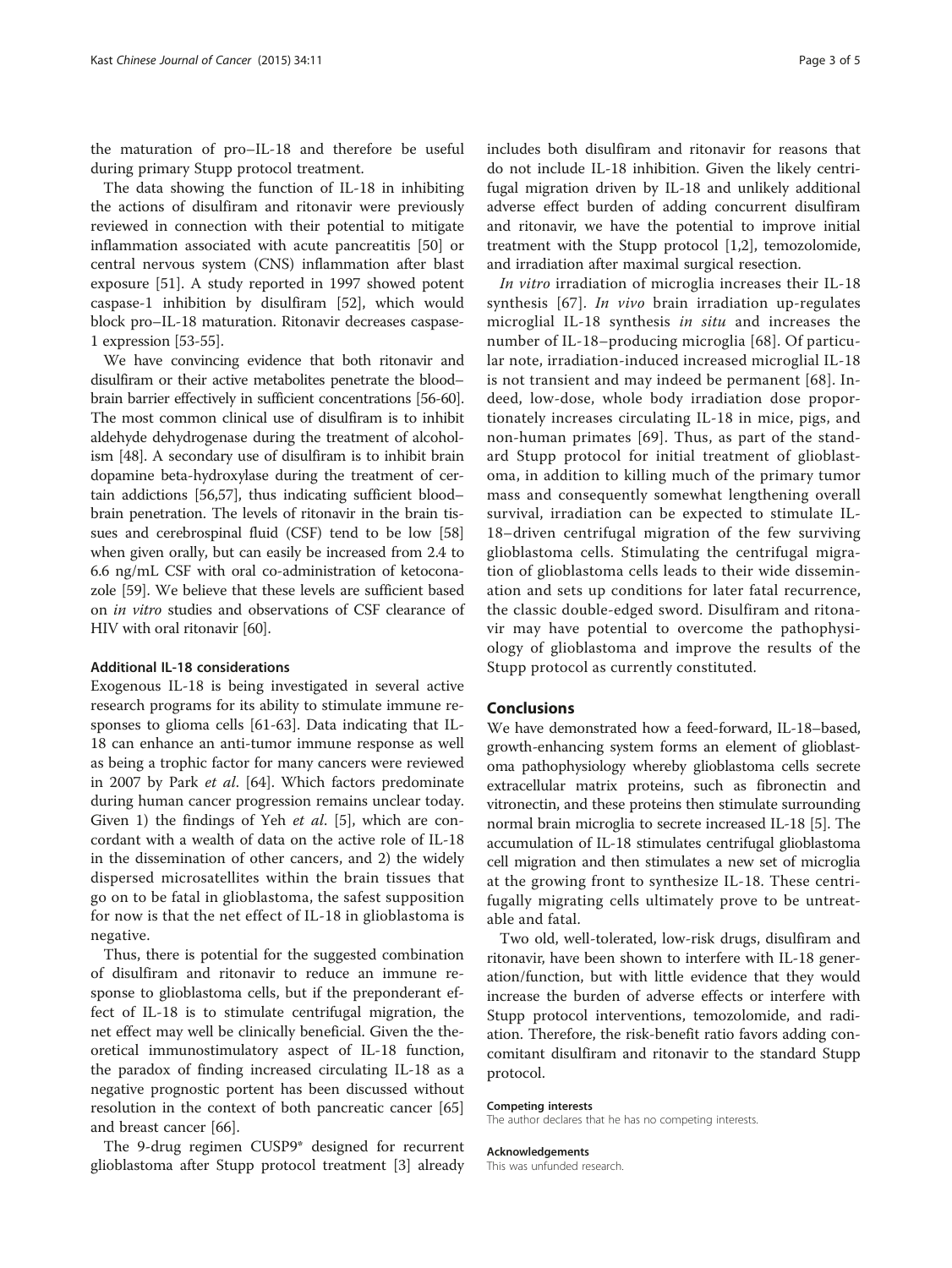#### <span id="page-3-0"></span>Received: 14 October 2014 Accepted: 12 January 2015 Published online: 09 April 2015

#### References

- 1. Villa S, Balana C, Comas S. Radiation and concomitant chemotherapy for patients with glioblastoma multiforme. Chin J Cancer. 2014;33(1):25–31.
- 2. Stupp R, Mason WP, van den Bent MJ, Weller M, Fisher B, Taphoorn MJ, et al. Radiotherapy plus concomitant and adjuvant temozolomide for glioblastoma. N Engl J Med. 2005;352(10):987–96.
- 3. Kast RE, Karpel-Massler G, Halatsch ME. CUSP9\* treatment protocol for recurrent glioblastoma: aprepitant, artesunate, auranofin, captopril, celecoxib, disulfiram, itraconazole, ritonavir, sertraline augmenting continuous low dose temozolomide. Oncotarget. 2014;5(18):8052–82.
- 4. Kast RE, Boockvar JA, Brüning A, Cappello F, Chang WW, Cvek B, et al. A conceptually new treatment approachfor relapsed glioblastoma: coordinated undermining of survival paths with nine repurposed drugs (CUSP9) by the International Initiative for Accelerated Improvement of Glioblastoma Care. Oncotarget. 2013;4(4):502–30.
- Yeh WL, Lu DY, Liou HC, Fu WM. A forward loop between glioma and microglia: glioma-derived extracellular matrix-activated microglia secrete IL-18 to enhance the migration of glioma cells. J Cell Physiol. 2012;227(2):558–68.
- 6. Christofides A, Kosmopoulos M, Piperi C. Pathophysiological mechanisms regulated by cytokines in gliomas. Cytokine. 2014;71(2):377–84.
- 7. Qian CN, Zhang W. Outsmarting cancer: an international brainstorm in Guangzhou. Chin J Cancer. 2011;30(8):505–7.
- 8. Kim KE, Song H, Hahm C, Yoon SY, Park S, Lee HR, et al. Expression of ADAM33 is a novel regulatory mechanism in IL-18-secreted process in gastric cancer. J Immunol. 2009;182(6):3548–55.
- 9. Martone T, Bellone G, Pagano M, Beatrice F, Palonta F, Emanuelli G, et al. Constitutive expression of interleukin-18 in head and neck squamous carcinoma cells. Head Neck. 2004;26(6):494–503.
- 10. Riedel F, Adam S, Feick P, Haas S, Götte K, Hörmann K, et al. Expression of IL-18 in patients with head and neck squamous cell carcinoma. Int J Mol Med. 2004;13(2):267–72.
- 11. Carbone A, Rodeck U, Mauri FA, Sozzi M, Gaspari F, Smirne C, et al. Human pancreatic carcinoma cells secrete bioactive interleukin-18 after treatment with 5-fluorouracil: implications for anti-tumor immune response. Cancer Biol Ther. 2005;4(2):231–41.
- 12. Wang ZY, Gaggero A, Rubartelli A, Rosso O, Miotti S, Mezzanzanica D, et al. Expression of interleukin-18 in human ovarian carcinoma and normal ovarian epithelium: evidence for defective processing in tumor cells. Int J Cancer. 2002;98(6):873–8.
- 13. Okamoto M, Azuma K, Hoshino T, Imaoka H, Ikeda J, Kinoshita T, et al. Correlation of decreased survival and IL-18 in bone metastasis. Intern Med. 2009;48(10):763–73.
- 14. Dwivedi S, Goel A, Natu SM, Mandhani A, Khattri S, Pant KK. Diagnostic and prognostic significance of prostate specific antigen and serum interleukin 18 and 10 in patients with locally advanced prostate cancer: a prospective study. Asian Pac J Cancer Prev. 2011;12(7):1843–8.
- 15. Rovina N, Hillas G, Dima E, Vlastos F, Loukides S, Veldekis D, et al. VEGF and IL-18 in induced sputum of lung cancer patients. Cytokine. 2011;54(3):277–81.
- 16. Zhang Y, Li Y, Ma Y, Liu S, She Y, Zhao P, et al. Dual effects of interleukin-18: inhibiting hepatitis B virus replication in HepG2.2.15 cells and promoting hepatoma cells metastasis. Am J Physiol Gastrointest Liver Physiol. 2011;301(3):G565–73.
- 17. Crende O, Sabatino M, Valcárcel M, Carrascal T, Riestra P, López-Guerrero JA, et al. Metastatic lesions with and without interleukin-18-dependent genes in advanced-stage melanoma patients. Am J Pathol. 2013;183(1):69–82.
- 18. Chen ML, Cao H, Chu YX, Cheng LZ, Liang LL, Zhang YQ, et al. Role of P2X7 receptor-mediated IL-18/IL-18R signaling in morphine tolerance: multiple glial-neuronal dialogues in the rat spinal cord. J Pain. 2012;13(10):945–58.
- 19. Jeon GS, Park SK, Park SW, Kim DW, Chung CK, Cho SS. Glial expression of interleukin-18 and its receptor after excitotoxic damage in the mouse hippocampus. Neurochem Res. 2008;33(1):179–84.
- 20. Andre R, Wheeler RD, Collins PD, Luheshi GN, Pickering-Brown S, Kimber I, et al. Identification of a truncated IL-18R beta mRNA: a putative regulator of IL-18 expressed in rat brain. J Neuroimmunol. 2003;145(1–2):40–5.
- 21. Wheeler RD, Culhane AC, Hall MD, Pickering-Brown S, Rothwell NJ, Luheshi GN. Detection of the interleukin 18 family in rat brain by RT-PCR. Brain Res Mol Brain Res. 2000;77(2):290–3.
- 22. Zorrilla EP, Conti B. Interleukin-18 null mutation increases weight and food intake and reduces energy expenditure and lipid substrate utilization in high-fat diet fed mice. Brain Behav Immun. 2014;37:45–53.
- 23. Alboni S, Cervia D, Sugama S, Conti B. Interleukin 18 in the CNS. J Neuroinflammation. 2010;7:9.
- 24. Felderhoff-Mueser U, Schmidt OI, Oberholzer A, Bührer C, Stahel PF. IL-18: a key player in neuroinflammation and neurodegeneration? Trends Neurosci. 2005;28(9):487–93.
- 25. Dinarello CA, Fantuzzi G. Interleukin-18 and host defense against infection. J Infect Dis. 2003;187:S370–84.
- 26. Montero MT, Matilla J, Gómez-Mampaso E, Lasunción MA. Geranylgeraniol regulates negatively caspase-1 autoprocessing: implication in the Th1 response against Mycobacterium tuberculosis. J Immunol. 2004;173(8):4936–44.
- 27. Kashiwamura S, Ueda H, Okamura H. Roles of interleukin-18 in tissue destruction and compensatory reactions. J Immunother. 2002;25:S4–11.
- 28. Volin MV, Koch AE. Interleukin-18: a mediator of inflammation and angiogenesis in rheumatoidarthritis. J Interferon Cytokine Res. 2011;31(10):745–51.
- 29. Singer II, Scott S, Chin J, Bayne EK, Limjuco G, Weidner J, et al. The interleukin-1 beta-converting enzyme (ICE) is localized on the external cell surface membranes and in the cytoplasmic ground substance of human monocytes by immuno-electron microscopy. J Exp Med. 1995;182(5):1447–59.
- 30. Ayala JM, Yamin TT, Egger LA, Chin J, Kostura MJ, Miller DK. IL-1 beta-converting enzyme is present in monocytic cells as an inactive 45-kDa precursor. J Immunol. 1994;153(6):2592–9.
- 31. Siddesha JM, Valente AJ, Sakamuri SS, Gardner JD, Delafontaine P, Noda M, et al. Acetylsalicylic acid inhibits IL-18-induced cardiac fibroblast migration through the induction of RECK. J Cell Physiol. 2014;229(7):845–55.
- Valente AJ, Sakamuri SS, Siddesha JM, Yoshida T, Gardner JD, Prabhu R, et al. TRAF3IP2 mediates interleukin-18-induced cardiac fibroblast migration and differentiation. Cell Signal. 2013;25(11):2176–84.
- 33. Rodriguez-Menocal L, Faridi MH, Martinez L, Shehadeh LA, Duque JC, Wei Y, et al. Macrophage-derived IL-18 and increased fibrinogen deposition are age-related inflammatory signatures of vascular remodeling. Am J Physiol Heart Circ Physiol. 2014;306(5):H641–53.
- 34. Lapointe TK, Buret AG. Interleukin-18 facilitates neutrophil transmigration via myosin light chain kinase-dependent disruption of occludin, without altering epithelial permeability. Am J Physiol Gastrointest Liver Physiol. 2012;302(3):G343–51.
- 35. Valente AJ, Yoshida T, Izadpanah R, Delafontaine P, Siebenlist U, Chandrasekar B. Interleukin-18 enhances IL-18R/Nox1 binding, and mediates TRAF3IP2-dependent smooth muscle cell migration. Inhibition by simvastatin. Cell Signal. 2013;25(6):1447–56.
- 36. Zhou J, Shang J, Song J, Ping F. Interleukin-18 augments growth ability of primary human melanocytes by PTEN inactivation through the AKT/NF-kappaB pathway. J Biochem Cell Biol. 2013;45(2):308–16.
- 37. Cumberbatch M, Dearman RJ, Antonopoulos C, Groves RW, Kimber I. Interleukin (IL)-18 induces Langerhans cell migration by a tumour necrosis factor-alpha- and IL-1beta-dependent mechanism. Immunology. 2001;102(3):323–30.
- 38. Song H, Kim J, Lee HK, Park HJ, Nam J, Park GB, et al. Selenium inhibits migration of murine melanoma cells via down-modulation of IL-18 expression. Int Immunopharmacol. 2011;11(12):2208–13.
- 39. Jung MK, Song HK, Kim KE, Hur DY, Kim T, Bang S, et al. IL-18 enhances the migration ability of murine melanoma cells through the generation of ROI and the MAPK pathway. Immunol Lett. 2006;107(2):125–30.
- 40. Kang JS, Bae SY, Kim HR, Kim YS, Kim DJ, Cho BJ, et al. Interleukin-18 increases metastasis and immune escape of stomach cancer via the downregulation of CD70 and maintenance of CD44. Carcinogenesis. 2009;30(12):1987–96.
- 41. Diakowska D, Markocka-Maczka K, Grabowski K, Lewandowski A. Serum interleukin-12 and interleukin-18 levels in patients with oesophageal squamous cell carcinoma. Exp Oncol. 2006;28(4):319–22.
- 42. Samsami Dehaghani A, Shahriary K, Kashef MA, Naeimi S, Fattahi MJ, Mojtahedi Z, et al. Interleukin-18 gene promoter and serum level in women with ovarian cancer. Mol Biol Rep. 2009;36(8):2393–7.
- 43. Naumnik W, Chyczewska E, Kovalchuk O, Tałałaj J, Izycki T, Panek B. Serum levels of interleukin-18 (IL-18) and soluble interleukin-2 receptor (sIL-2R) in lung cancer. Rocz Akad Med Bialymst. 2004;49:246–51.
- 44. Coskun U, Gunel N, Sancak B, Onuk E, Bayram M, Cihan A. Effect of tamoxifen on serum IL-18, vascular endothelial growth factor and